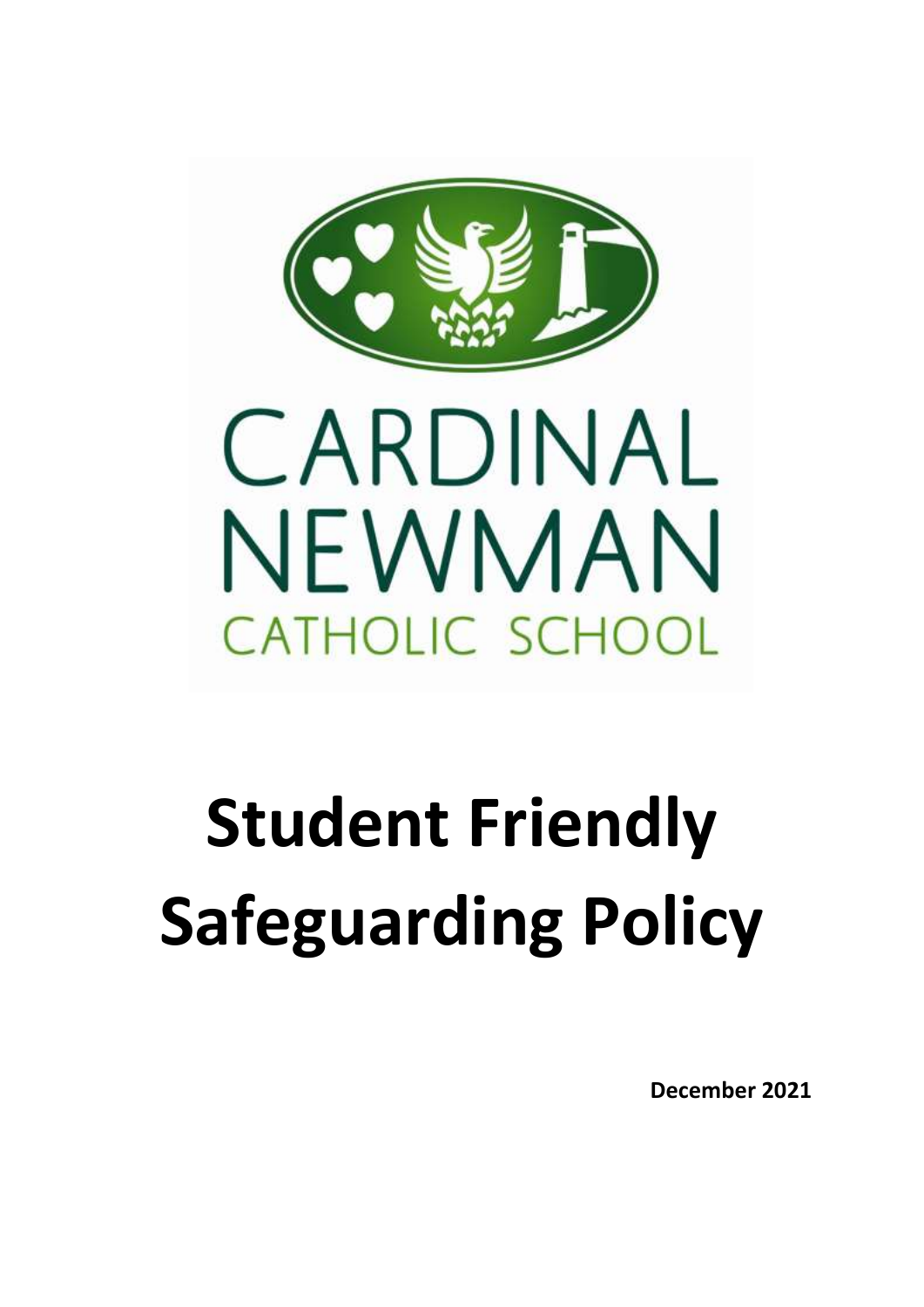# **Student friendly Safeguarding Policy**

At Cardinal Newman, everyone should feel safe. We will do everything that we can to make sure that students are protected and happy. In order for this to happen, there are rules and policies to follow. This student friendly policy is to help you understand what safeguarding means, to help you decide what could be a problem and to explain who you should talk to.

## **What is Safeguarding?**

Safeguarding is the action that is taken to promote the welfare of all of our young people and to protect them from harm. Safeguarding means: protecting children from abuse and maltreatment; preventing harm to children's health or development; and taking action to enable all children and young people to have the best outcomes.

#### **Staff at Cardinal Newman agree that they should:**

- Protect you from harm.
- Make sure that nothing stops you being healthy or developing properly.
- Make sure that you are safely looked after.

• Make sure that you have the best life chances and can grow up happy and successful. Staff at Cardinal Newman agree that, to make sure they look after you, they will:

• Make sure the school is a friendly, welcoming and supportive place to spend time in and somewhere you want to be.

• Be there for you to talk to if you need to and know who to ask for help.

• Give you safe messages in your lessons to help you learn how to look after yourself, both online and in the real world.

• Have all of the right rules in place to help look after you. They will follow these rules all of the time (these rules are called policies).

#### **ABUSE**

When someone hurts you, it can be called abuse. This is when someone does something to you that is harmful, unpleasant or painful, like:

- If someone deliberately hits you, hurts you, injures you or humiliates you in different ways.
- If someone says or does something that makes you feel bad about yourself or hurts your feelings, which makes you feel scared, sad, upset or frightened.

• If someone doesn't take proper care of you so you feel abandoned, lonely or neglected. You might not be able to eat or wash regularly or you might not be able to come to school every day or on time.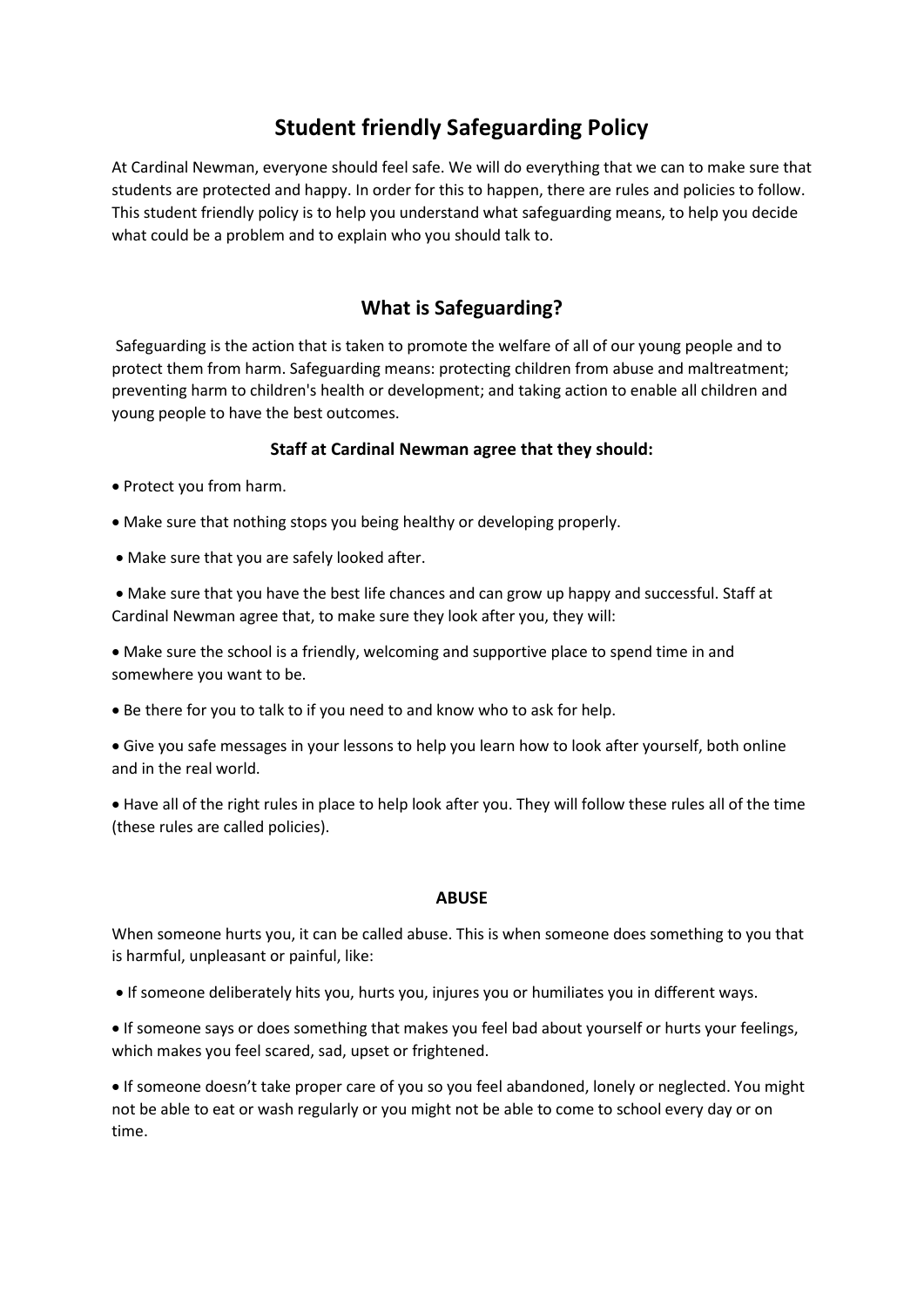#### **There are four types of abuse:**

1. **Physical Abuse** – hitting, smacking, shaking, throwing, burning, biting etc.

2. **Sexual Abuse** – be aware this doesn't always mean actually touching a child. It could be someone making you watch things to do with sex or encouraging you to act in a way that makes you feel uncomfortable.

3. **Neglect** – this means things like not providing meals or warmth or clothing or perhaps not taking you to the doctors when you need to go. There may be lots of different reasons why a child is neglected and it is really important that we know so that we can help.

4. **Emotional Abuse** – This means when someone upsets you or makes you feel bad. If someone in your family says horrible things to you and makes you feel sad and worthless.

### **Abuse is never ok and if you are being, or have been, abused you must remember that it is not your fault. You must always tell someone and they will help it to stop.**

In and out of school All of the staff at Cardinal Newman will do our best to make sure the building is safe for you to learn and spend time in.

We will make sure that we know who everyone is in school by asking visitors to sign in at reception. You will always know who a visitor to the school is because they will have signed in at reception and will be wearing a visitor badge around their neck. If you see someone in school who is not wearing a badge and is not with a member of staff, you should ask them politely who they are and ask them to make their way to Main Reception. If you do not feel confident enough to do this, please let a member of staff know straight away.

The building, outside areas and fields will be as safe as they can be for you so that you don't hurt yourself, although accidents can happen if you are not careful. Staff will look after you if the fire alarm goes off and you should know what to do and where to go. When you leave school to go on a trip, the staff will make sure they can keep you safe wherever you are going.

#### **What we will do**

At Cardinal Newman, we will help you in the following ways:

• We will do our best to spot if there is a problem. All of the adults in school have had training in this.

• We will work with other people, including the people at home, to help protect you and solve any problems you may have.

- We will listen to you if you want to talk to us and need our help. We will always take you seriously.
- We will support and encourage you and will respect your wishes and views. You can talk to any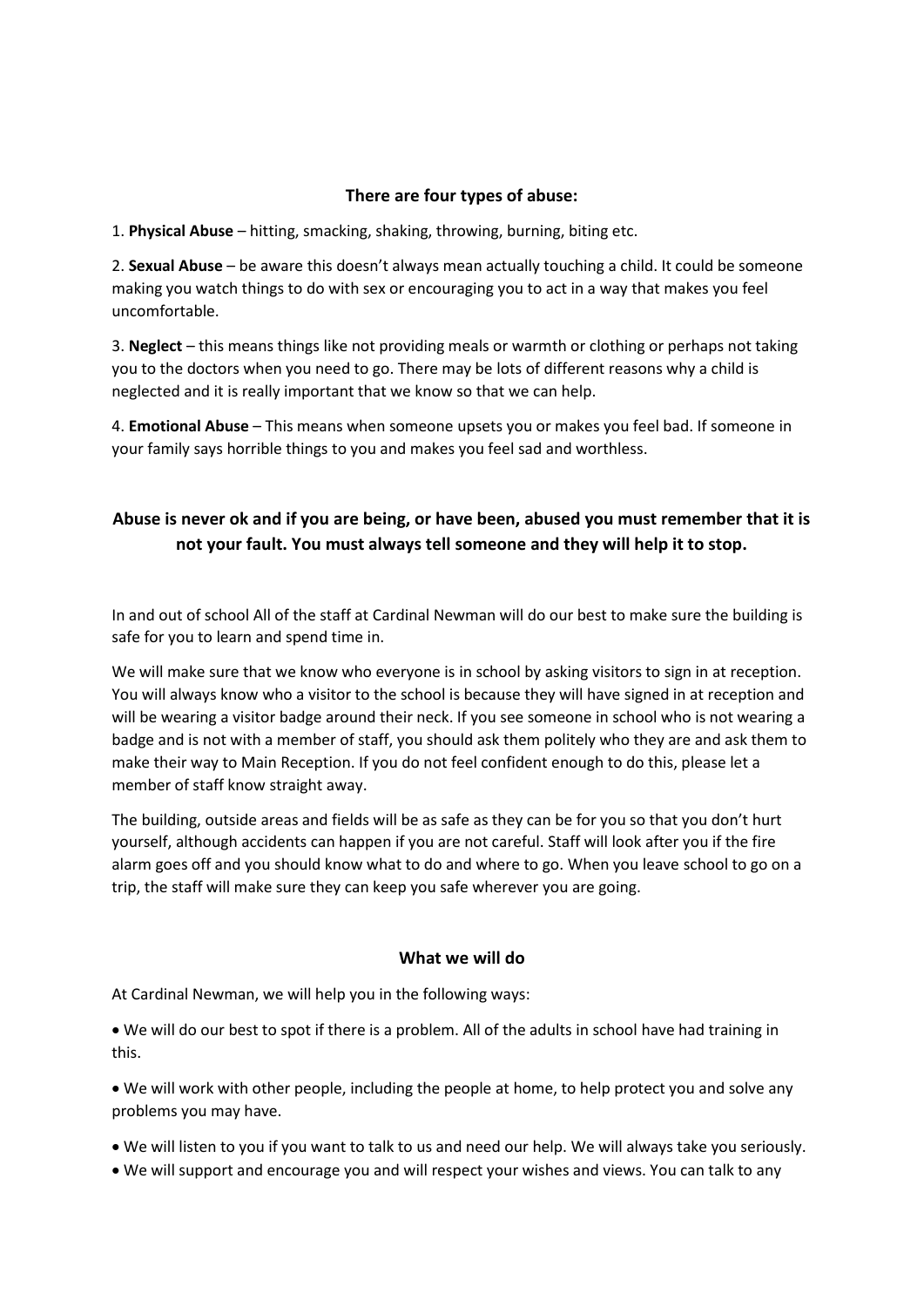member of staff and there are some staff who are specifically responsible for making sure that you are safe and well cared for. Their names are listed below.

It is important that you know:

- It is never your fault if someone is hurting or abusing you.
- There is always someone who can help you.

• If someone is hurting you, they might also be hurting someone else so it is important that you tell someone to make it stop.

• Every child should enjoy their right to a happy and safe childhood. Do not be scared to tell someone straight away. We will always listen. Any disclosure made will be passed to Mrs Galvin who is our designated safeguarding lead at Cardinal Newman.

#### **How can you keep yourself safe?**

**Bullying** - If you think a student or an adult is bullying you or someone you know, you must tell your teacher/ parent/ carer or someone you can trust as soon as you can. It won't stop unless you do tell someone. Bullying should not be kept a secret

**Saying strange things to you** - If a student or an adult says something to you, or you hear something that you do not like or that upsets you, you must tell your teacher/ parent/ carer or someone you can trust.

**Touching you** -Your body belongs to you and not to anyone else. This means all of your body. If someone touches you on a part of your body you do not like, it is NOT OK. You must tell your teacher/ parent/ carer or someone you can trust as soon as you can.

**Hitting, punching or smacking you** - If a student or a grown up hits, punches or smacks you or hurts you in any way, you must tell your teacher/ parent/ carer or someone you can trust as soon as you can.

**Presents** - Presents are a lovely thing to get but you should not take a present from anyone without checking with your parents first. Most of the time it will be ok but sometimes people trick young people into doing something by giving them presents (like sweets, money or phones). This is sometimes called a bribe. If it does not seem right, tell someone as soon as you can.

**On the computer or your phone** - Computers and mobile phones help us all to share things and talk to our friends or family but they can also make it easier for bullies and other people that want to hurt you to get close to you. It is important to know how to keep yourself safe on your computer, your phone and on websites. Cardinal Newman has an e-safety policy which is there to protect you. If you are unhappy with any comments or photographs you have seen on your computer or mobile then you can also contact **www.thinkuknow.co.uk** as well as adults in school.